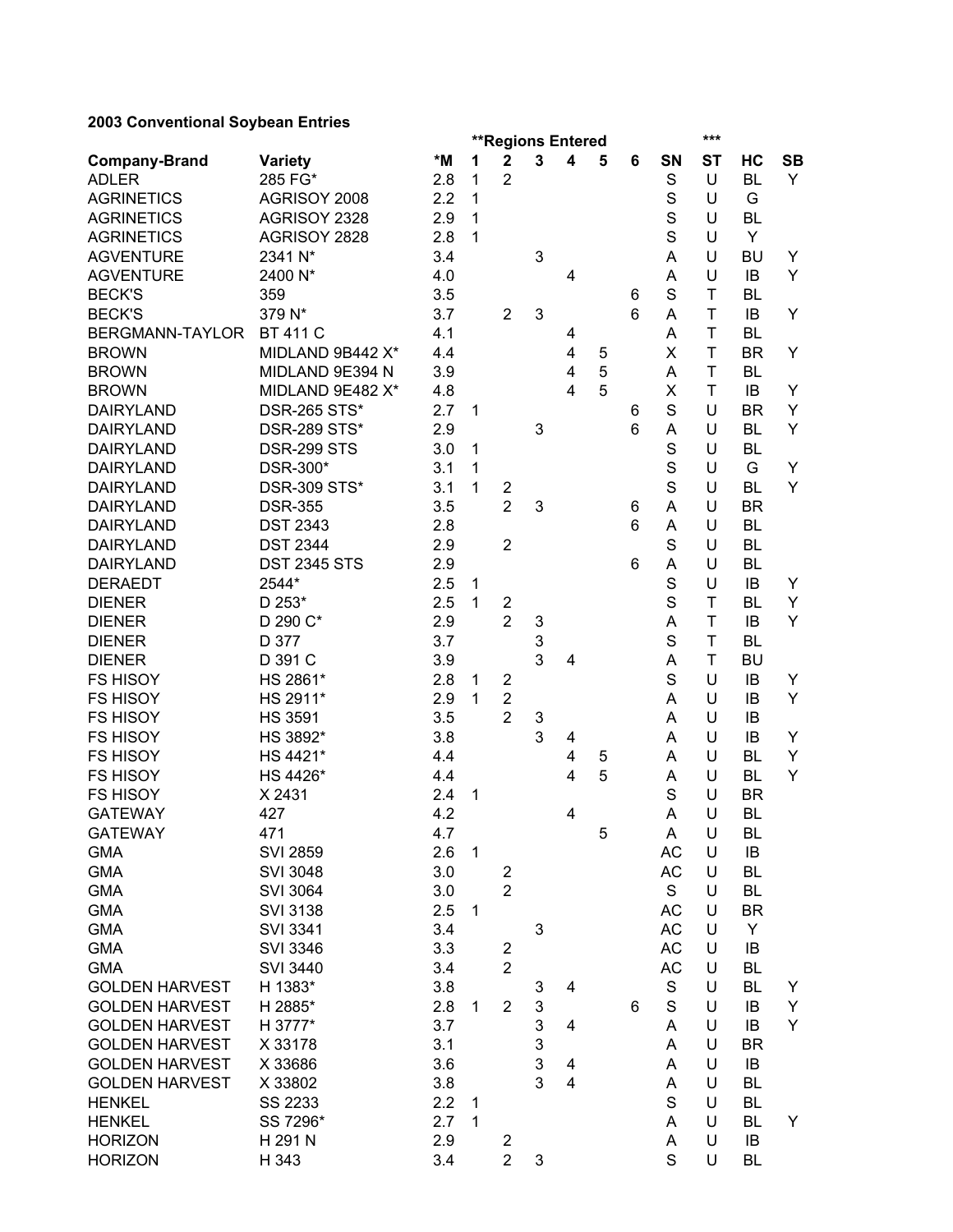## **2003 Conventional Soybean Entries**

|                                |                     |            | ***<br><b>**Regions Entered</b> |                         |        |                         |   |        |                            |             |                 |           |
|--------------------------------|---------------------|------------|---------------------------------|-------------------------|--------|-------------------------|---|--------|----------------------------|-------------|-----------------|-----------|
| <b>Company-Brand</b>           | <b>Variety</b>      | *M         | 1                               | $\mathbf 2$             | 3      | $\overline{\mathbf{4}}$ | 5 | 6      | SN                         | <b>ST</b>   | HC              | <b>SB</b> |
| <b>HORIZON</b>                 | H 376 N             | 3.7        |                                 |                         | 3      |                         |   |        | A                          | U           | IB              |           |
| <b>HORIZON</b>                 | H 421 N             | 4.2        |                                 |                         |        | 4                       |   |        | A                          | U           | IB              |           |
| <b>ILLINOIS PRIDE</b>          | <b>INA</b>          | 4.5        |                                 |                         | 3      | $\overline{\mathbf{4}}$ | 5 | 6      | <b>AC</b>                  | U           | <b>BR</b>       |           |
| <b>ILLINOIS PRIDE</b>          | LODA*               | 2.1        | 1                               | $\overline{2}$          | 3      |                         |   | 6      | A                          | U           | <b>GR</b>       | Y         |
| <b>ILLINOIS PRIDE</b>          | <b>MACON</b>        | 3.9        | 1                               | $\overline{2}$          | 3      | 4                       | 5 | 6      | S                          | U           | <b>BL</b>       |           |
| <b>ILLINOIS PRIDE</b>          | <b>MAVERICK</b>     | 3.8        | 1                               | $\overline{2}$          | 3      | $\overline{\mathbf{4}}$ | 5 | 6      | Α                          | U           | <b>BU</b>       |           |
| <b>ILLINOIS PRIDE</b>          | <b>REND</b>         | 4.4        |                                 |                         | 3      | $\overline{4}$          | 5 | 6      | A                          | U           | <b>BU</b>       |           |
| <b>ILLINOIS PRIDE</b>          | SAVOY               | 2.8        | 1                               | $\overline{2}$          | 3      |                         |   | 6      | S                          | U           | <b>BL</b>       |           |
| <b>IPAP</b>                    | 31140X              | 2.8        |                                 | $\overline{2}$          |        |                         |   |        | S                          | U           | <b>BU</b>       |           |
| <b>IPAP</b>                    | 31341X              | 2.9        |                                 | $\overline{2}$          |        |                         |   |        | $\mathsf R$                | U           | <b>BL</b>       |           |
| <b>IPAP</b>                    | 31446X              | 3.4        |                                 |                         | 3      |                         |   |        | $\mathsf R$                | U           | <b>BU</b>       |           |
| <b>IPAP</b>                    | 31550X              | 3.8        |                                 |                         | 3      |                         |   |        | $\mathsf{R}$               | U           | <b>BL</b>       |           |
| <b>KITCHEN</b>                 | <b>KSC 295 C*</b>   | 2.9        |                                 |                         | 3      |                         |   |        | Α                          | U           | Y               | Y         |
| <b>KITCHEN</b>                 | <b>KSC 3372 C</b>   | 3.7        |                                 |                         | 3      |                         |   |        | A                          | U           | <b>BL</b>       |           |
| <b>KITCHEN</b>                 | KSC 8346*           | 3.4        |                                 |                         | 3      |                         |   |        | S                          | U           | <b>BL</b>       | Y         |
| <b>KRUGER</b>                  | 2525+*              | 2.5        | 1                               | $\overline{\mathbf{c}}$ |        |                         |   |        | S                          | U           | <b>BU</b>       | Y         |
| <b>KRUGER</b>                  | 2818+*              | 2.8        | 1                               | $\overline{2}$          | 3      |                         |   |        | S                          | U           | <b>BL</b>       | Y         |
| <b>KRUGER</b>                  | 3434                | 3.4        |                                 | $\overline{2}$          | 3<br>3 | 4                       | 5 |        | S                          | U           | <b>BL</b>       | Y         |
| <b>KRUGER</b>                  | 3777 SCN*           | 3.9<br>2.7 |                                 |                         |        | $\overline{\mathbf{4}}$ | 5 |        | A                          | U<br>U      | IB<br><b>BL</b> |           |
| <b>LATHAM</b><br><b>LATHAM</b> | 830<br>940          | 2.9        | 1<br>1                          |                         |        |                         |   |        | $\mathbf S$<br>$\mathbf S$ | U           | IB              |           |
| <b>LATHAM</b>                  | E 3100 T            | 3.1        | 1                               |                         |        |                         |   |        | S                          | U           | <b>BL</b>       |           |
| <b>LEWIS</b>                   | 392                 | 3.9        |                                 |                         |        | $\overline{4}$          |   |        | A                          | $\mathsf T$ | <b>BL</b>       |           |
| <b>MAVRICK</b>                 | 8270*               | 2.7        |                                 | $\overline{\mathbf{c}}$ | 3      |                         |   |        | S                          | U           | <b>BL</b>       | Y         |
| <b>MAVRICK</b>                 | 9330*               | 3.3        |                                 | $\overline{2}$          | 3      |                         |   |        | S                          | U           | <b>BR</b>       | Y         |
| <b>MERSCHMAN</b>               | <b>CHEYENNE VII</b> | 2.4        | 1                               |                         |        |                         |   |        | A                          | U           | <b>BR</b>       |           |
| <b>MERSCHMAN</b>               | <b>GARFIELD III</b> | 3.5        |                                 | $\overline{\mathbf{c}}$ | 3      |                         |   |        | S                          | U           | <b>BL</b>       |           |
| <b>MERSCHMAN</b>               | MOHAVE V*           | 2.9        |                                 | $\overline{2}$          | 3      |                         |   |        | S                          | T           | <b>BR</b>       | Y         |
| <b>MILES</b>                   | <b>SC AARON</b>     | 4.5        |                                 |                         |        | 4                       | 5 |        | Α                          | U           | <b>BL</b>       |           |
| <b>MONIER</b>                  | M 346               | 3.4        |                                 | $\overline{2}$          |        |                         |   |        | S                          | U           | <b>BL</b>       |           |
| <b>MUNSON</b>                  | 8299*               | 2.9        |                                 | $\overline{c}$          |        |                         |   |        | S                          | U           | <b>BR</b>       | Y         |
| <b>MUNSON</b>                  | M 2911              | 2.9        |                                 | $\overline{c}$          |        |                         |   |        | A                          | U           | IB              |           |
| <b>MUNSON</b>                  | M 3345              | 3.4        |                                 | $\overline{\mathbf{c}}$ |        |                         |   |        | S                          | U           | <b>BL</b>       |           |
| NC+                            | 2A41*               | 2.4        |                                 | $\overline{2}$          |        |                         |   |        | S                          | U           | IB              | Y         |
| <b>PATRIOT</b>                 | 29F08*              | 2.9        | 1                               | 2                       |        |                         |   |        | Α                          | U           | IB              | Y         |
| <b>PATRIOT</b>                 | 31F22*              | 3.1        | 1                               | $\overline{2}$          | 3      | 4                       |   |        | A                          | U           | <b>BL</b>       | Y         |
| <b>PATRIOT</b>                 | 35N03*              | 3.5        |                                 |                         | 3      | $\overline{\mathbf{4}}$ |   |        | Α                          | U           | BL              | Y         |
| <b>PIONEER</b>                 | 92M72               | 2.7        | 1                               |                         |        |                         |   |        | S                          | T           | <b>BL</b>       |           |
| <b>PIONEER</b>                 | 93B15*              | 3.1        | 1                               | $\overline{2}$          | 3      |                         |   |        | A                          | T           | <b>BR</b>       | Y         |
| <b>PIONEER</b>                 | 93B82               | 3.8        |                                 | $\overline{2}$          | 3      |                         |   |        | $\mathbf S$                | Τ           | BL              |           |
| <b>PIONEER</b>                 | 93B86*              | 3.8        |                                 | $\overline{2}$          | 3      |                         |   |        | Α                          | Τ           | <b>BL</b>       | Y         |
| <b>PRAIRIE BRAND</b>           | PB-230              | 2.3        | 1                               |                         |        |                         |   |        | $\mathbf S$                | U           | IB              |           |
| PRAIRIE BRAND                  | PB-256              | 2.5        | 1                               |                         |        |                         |   |        | S                          | U           | IB              |           |
| PRAIRIE BRAND                  | PB-260 N*           | 2.6        | 1                               |                         |        |                         |   |        | A                          | U           | BU              | Y         |
| PRAIRIE BRAND                  | PB-278              | 2.7        | 1                               |                         |        |                         |   |        | S                          | U           | IB              |           |
| PRAIRIE BRAND                  | PB-292              | 2.9        | 1                               |                         |        |                         |   |        | S                          | U           | Y               |           |
| PRAIRIE BRAND<br>PRAIRIE BRAND | PB-311*             | 3.1<br>3.1 | 1                               | $\overline{\mathbf{c}}$ |        |                         |   |        | S                          | U<br>U      | <b>BR</b>       | Y         |
| <b>PUBLIC</b>                  | PB-313 N<br>DWIGHT* | 2.9        | 1<br>1                          | $\overline{2}$          |        |                         |   |        | A<br>A                     | U           | Y<br><b>BL</b>  | Y         |
| <b>PUBLIC</b>                  | IA 3005*            | 3.5        | 1                               | $\overline{2}$          | 3<br>3 | 4                       | 5 | 6<br>6 | A                          | U           | <b>BL</b>       | Y         |
| <b>PUBLIC</b>                  | JACK*               | 2.9        | 1                               | $\overline{2}$          | 3      |                         |   | 6      | A                          | U           | Y               | Y         |
| <b>PUBLIC</b>                  | <b>LINFORD</b>      | 3.8        | 1                               | $\overline{2}$          | 3      | 4                       | 5 | 6      | Α                          | U           | <b>BL</b>       |           |
|                                |                     |            |                                 |                         |        |                         |   |        |                            |             |                 |           |